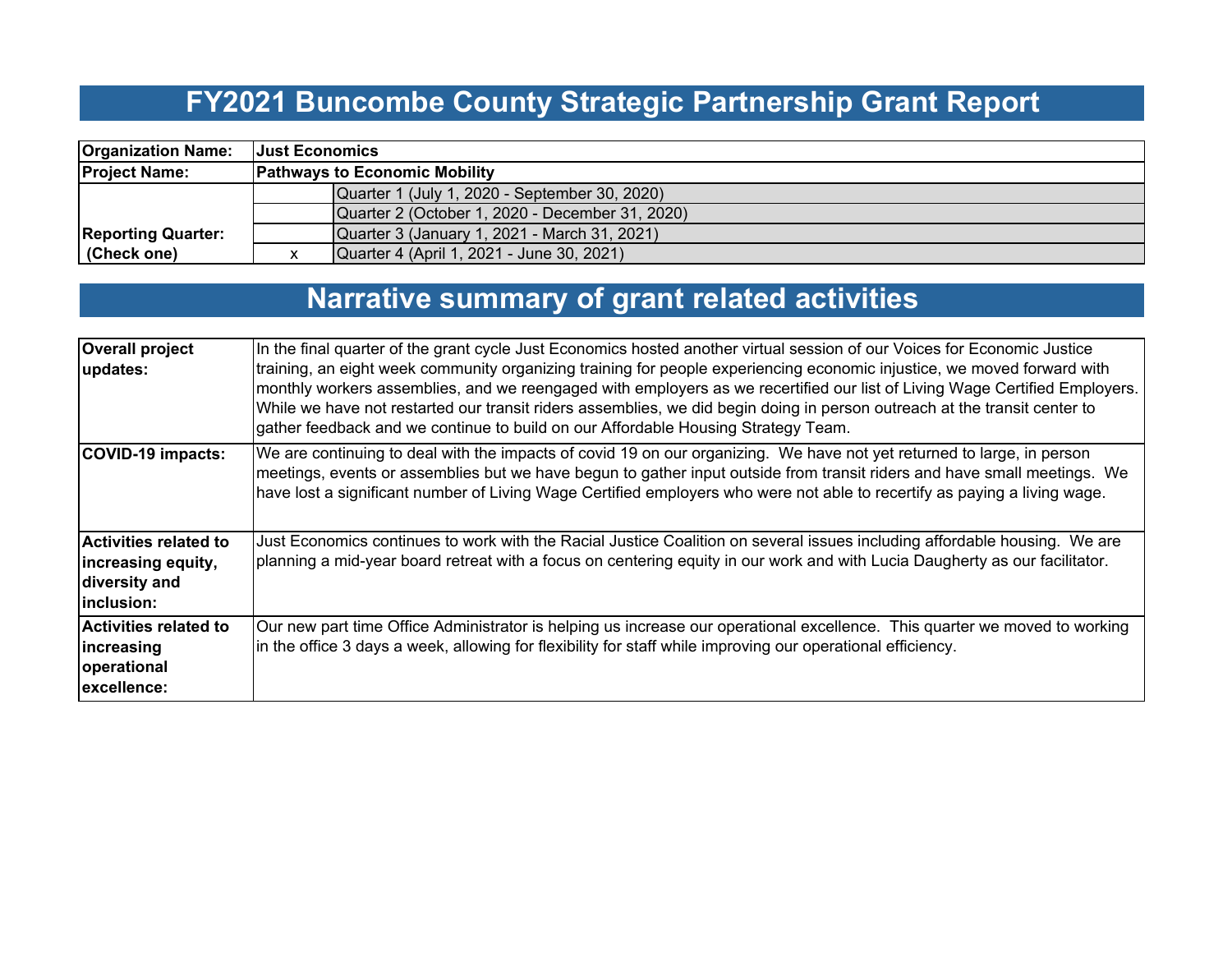## **FY2021 Buncombe County Strategic Partnership Grant Report**

| <b>Organization Name:</b> | <b>Just Economics</b>                           |  |  |  |  |
|---------------------------|-------------------------------------------------|--|--|--|--|
| <b>Project Name:</b>      | <b>Pathways to Economic Mobility</b>            |  |  |  |  |
|                           | Quarter 1 (July 1, 2020 - September 30, 2020)   |  |  |  |  |
|                           | Quarter 2 (October 1, 2020 - December 31, 2020) |  |  |  |  |
| <b>Reporting Quarter:</b> | Quarter 3 (January 1, 2021 - March 31, 2021)    |  |  |  |  |
| (Check one)               | Quarter 4 (April 1, 2021 - June 30, 2021)       |  |  |  |  |

#### **Progress toward annual goals**

|                                                                                                   | Please only include new data for the specific quarter |                  |                  |           |                  |                                                 |
|---------------------------------------------------------------------------------------------------|-------------------------------------------------------|------------------|------------------|-----------|------------------|-------------------------------------------------|
| <b>Measure</b>                                                                                    | <b>Annual Goal</b>                                    | <b>Quarter 1</b> | <b>Quarter 2</b> | Quarter 3 | <b>Quarter 4</b> | <b>Progress</b><br>toward<br><b>Annual Goal</b> |
| # of of participants in workshops and assemblies                                                  | 60                                                    | 148              | 8                | 22        | 28               | 206                                             |
| # of participants that become more involved in<br>economic mobility efforts                       | 20                                                    |                  | 6                | 4         | 16               | 32                                              |
| # of new employers in Buncombe County certified<br>through the Living Wage Employer Certification | 50                                                    |                  |                  | 4         | 12               | 23                                              |

**Comments:**